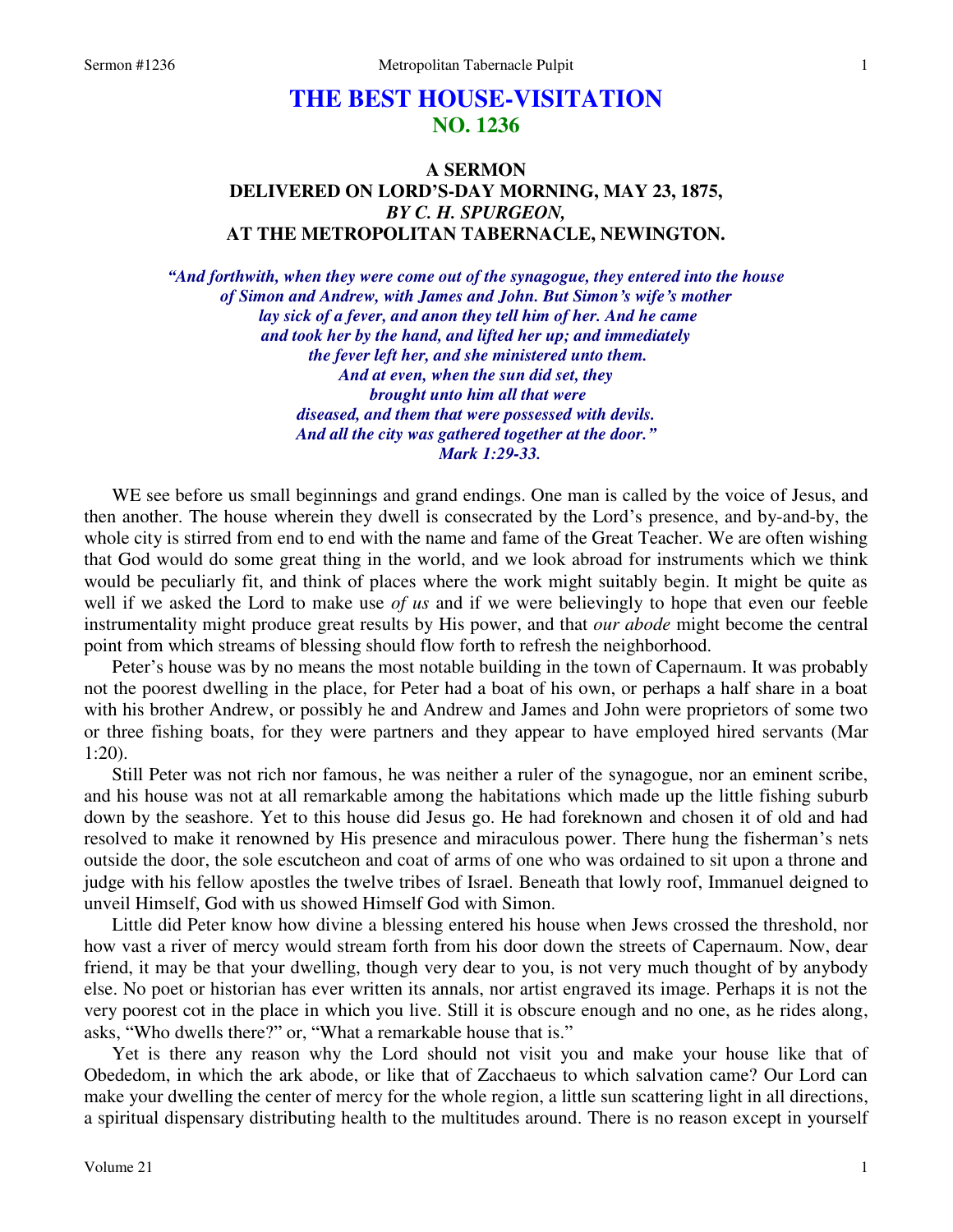why the Lord should not make your residence in a city a greater blessing to it than the cathedral and all its clergy. Jesus cares not for fine buildings and carved stones. He will not disdain to come beneath your cottage roof, and coming there, He will bring a treasury of blessings with Him which shall enrich your house, and shall ensure the richest of boons to your neighbors.

Why should it not be? Have you faith to pray this moment that it may be so? How much do I wish you would! More good by far will be done by a silent prayer now offered by yourself to that effect than by anything which can be spoken by me. If every Christian here will now put up the supplication, "Lord, dwell where I dwell, and in so doing make my house a blessing to the neighborhood," marvelous results must follow.

I am going to speak of three things this morning. The first is, *How grace came to Peter's house.*  Secondly, *what grace did when it got there*. And thirdly, *how grace flowed forth from Peter's house*.

### **I.** HOW GRACE CAME TO PETER'S HOUSE.

The first link in the chain of causes was that *a relative was converted*. Andrew had heard John the Baptist preach and had been impressed. The text which was blessed to him was probably, "Behold the Lamb of God that takes away the sin of the world." Andrew followed Jesus, and having become a disciple, he desired to lead others to be disciples too. He began, as we all ought to begin, with those nearest to him by ties of relationship, "He first finds his own brother Simon."

Beloved friend, if you are yourself saved, you should look about you and inquire, "To what house may I become a messenger of salvation?" Perhaps you have no family of your own. I do not know whether Andrew had. He seems at the time of this narrative to have lived in a part of the same house as Peter. Possibly they each had a house at Bethesda, which was their own city, but they lived together when they went on business to Capernaum. Perhaps Andrew had no wife and no children, I cannot tell. If it were so, I feel sure that he said to himself, "I must seek the good of my brother and his family."

I believe if we are really lively and thoughtful Christians, our conversion is an omen for good to all our kinsfolk. We shall not idly say, "I ought to have looked after my own children and household, and if I had owned any, and having none I am excused." But we shall consider ourselves to be debtors to those who are kindred householders. I hope that some Andrew is here who, being himself enlisted for Jesus, will be the means of conquering for Jesus a brother and a brother's household.

If there be no Andrews, I hope some of the Marys and Marthas will be fired with zeal to make up for the deficiency of the men and will bring brother Lazarus to the Lord. Uncles and aunts should feel an interest in the spiritual condition of nephews and nieces. Cousins should be concerned for cousins and all ties of blood should be consecrated by being used for purposes of grace.

Moses, when he led the people out of Egypt, would not leave a hoof behind, nor ought we to be content to leave one kinsman a slave to sin. Abraham, in his old age, took up sword and buckler for his nephew Lot, and aged believers should look about them and seek the good of the most distant members of their families. If it were always so, the power of the Gospel would be felt far and wide. The household of which Peter was master might never have known the Gospel if a relative had not been converted.

This first link of grace drew on another of much greater importance, namely, that *the head of the family became a convert*. Andrew sought out his brother and spoke to him of having found the Messiah, then he brought him to Jesus, and our Lord at once accepted the new recruit, and gave him a new name. Peter believed and became a follower of Christ and so the head of the house was on the right side.

Heads of families, what responsibilities rest upon us! We cannot shake them off, let us do what we may! God has given us little kingdoms in which our authority and influence will tell for the better or the worse to all eternity. There is not a child or a servant in our house but what will be impressed for good or evil by what we do. True, we may have no wish to influence them, and we may endeavor to ignore our responsibility, but it cannot be done, parental influence is a throne which no man can abdicate. The members of our family come under our shadow and we either drip poison upon them like a deadly upas, or else beneath our shade they breathe an atmosphere perfumed with our piety.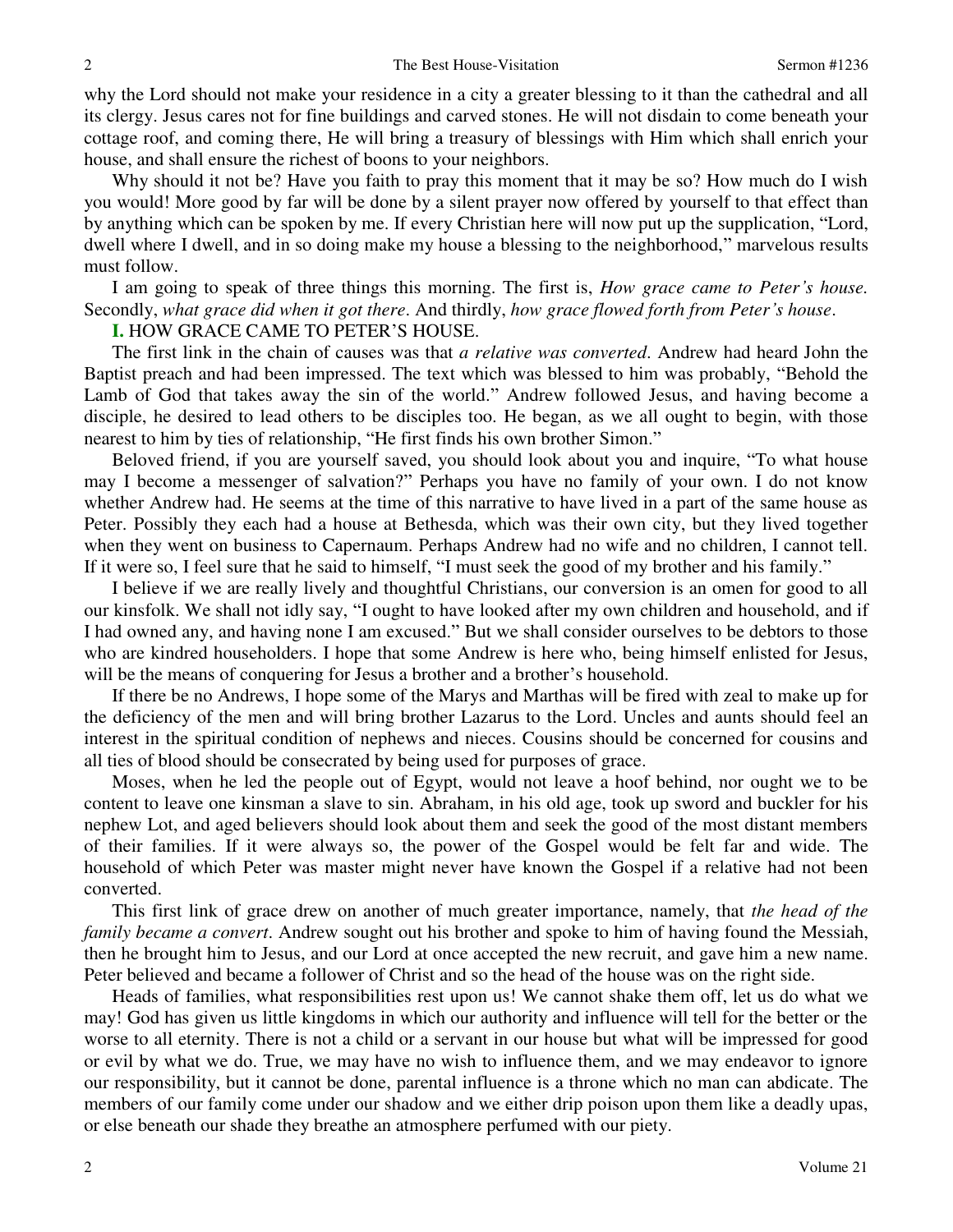#### Sermon #1236 The Best House-Visitation

The little boats are fastened to our larger vessel and are drawn along in our wake. O fathers and mothers, the ruin of your children or their salvation will, under God, very much depend upon you. The gracious Spirit may use you for their conversion, or Satan may employ you as the instruments of their destruction. Which is it likely to be? I charge you, consider. It is a notable event in family history when the grace of God takes up its headquarters in the heart of the husband and the father, that household's story will henceforth be written by another pen. Let those of us who are the Lord's gratefully acknowledge His mercy to us, personally, and then let us return to bless our household.

If the clouds be full of rain, they empty themselves upon the earth. Let us pray to be as clouds of grace to our families. Whether we have only an Isaac and an Ishmael, like Abraham, or twelve children like Jacob, let us pray for each and all that they may live before the Lord, and that we and all that belong to us may be bound up in the bundle of life.

Note, further, that the third step in the coming of grace to Peter's house was that after the conversion of the brother and Peter, *there were certain others converted who were partners and companions with the two brothers*. It is a great help to a man to find godly worker-fellows. If he must needs go fishing like Peter, it is a grand thing to have a James and a John as one's partners in the business. How helpful it is to piety when Christian men associate from day to day with their fellow Christians and speak often one to another concerning the best things. Firebrands placed closely together will burn all the more freely, coals laid in a heap will glow and blaze, and so hearts touching hearts in divine things cause an inward burning and a sacred fervor seldom reached by those who walk alone.

Many Christians are called to struggle hard for spiritual existence through having to work with unbelievers. They are not only sneered at and persecuted, but all sorts of doubts and blasphemies are suggested, and these materially hinder their growth in the heavenly life. When they are brought into this trial, in the course of providence, they have need of great grace to remain firm under it. Beloved brother, if in your daily business you meet with none to help but many to hinder, you must live all the nearer to God, for you require a double measure of grace.

But if in the providence of God you happen to be placed where there are helpful Christian companions, do not readily change that position, even though your income would be doubled thereby. I would sooner work with James and John for twenty shillings a week than with swearers and drunkards for sixty. You who reside with really consistent Christians are much favored and ought to become eminent Christians. You are like flowers in a conservatory and you ought to bloom to perfection. You live in a lavender garden and you ought to smell sweetly. Prove that you appreciate and rightly use your privileged position by endeavoring to bring grace to your house, that it may be altogether the Lord's.

A fourth and more manifest step was taken when *Peter and his friends were drawn closer to their Lord*. The good man of the house was already saved, and his brother and companions, but by the grace of God, they rose to be something more than merely saved, for they received a call to a higher occupation and a nobler service. From fishermen they were to rise into fishers of men, and from rowing in their own boats to become pilots of the barque of the church.

Peter was already a disciple, but he was in the background. He must come to the front. He had been more a fisherman than a disciple, but now he must be more a disciple than a fisherman. He must now follow Jesus by a more open avowal, a more constant service, a nearer communion, a more attentive discipleship, a fuller fellowship in suffering, and for this he must receive an inward preparation by the divine Spirit. He was, in fact, by the call of his Lord and Master, lifted to a higher platform altogether, upon which he would abide and learn by the Spirit what flesh and blood could never reveal.

Beloved, what a difference there may be between one Christian and another. I have sometimes seen it with astonishment, and though I would not go so far as to say that I have seen as much difference between one Christian and another as between a Christian and a worldling, for there must ever be between the lowest grade of life and the fairest form of death a wider distinction than between the lowest and highest grades of life, yet still it is a very solemn difference. We know some who are saved—at least

3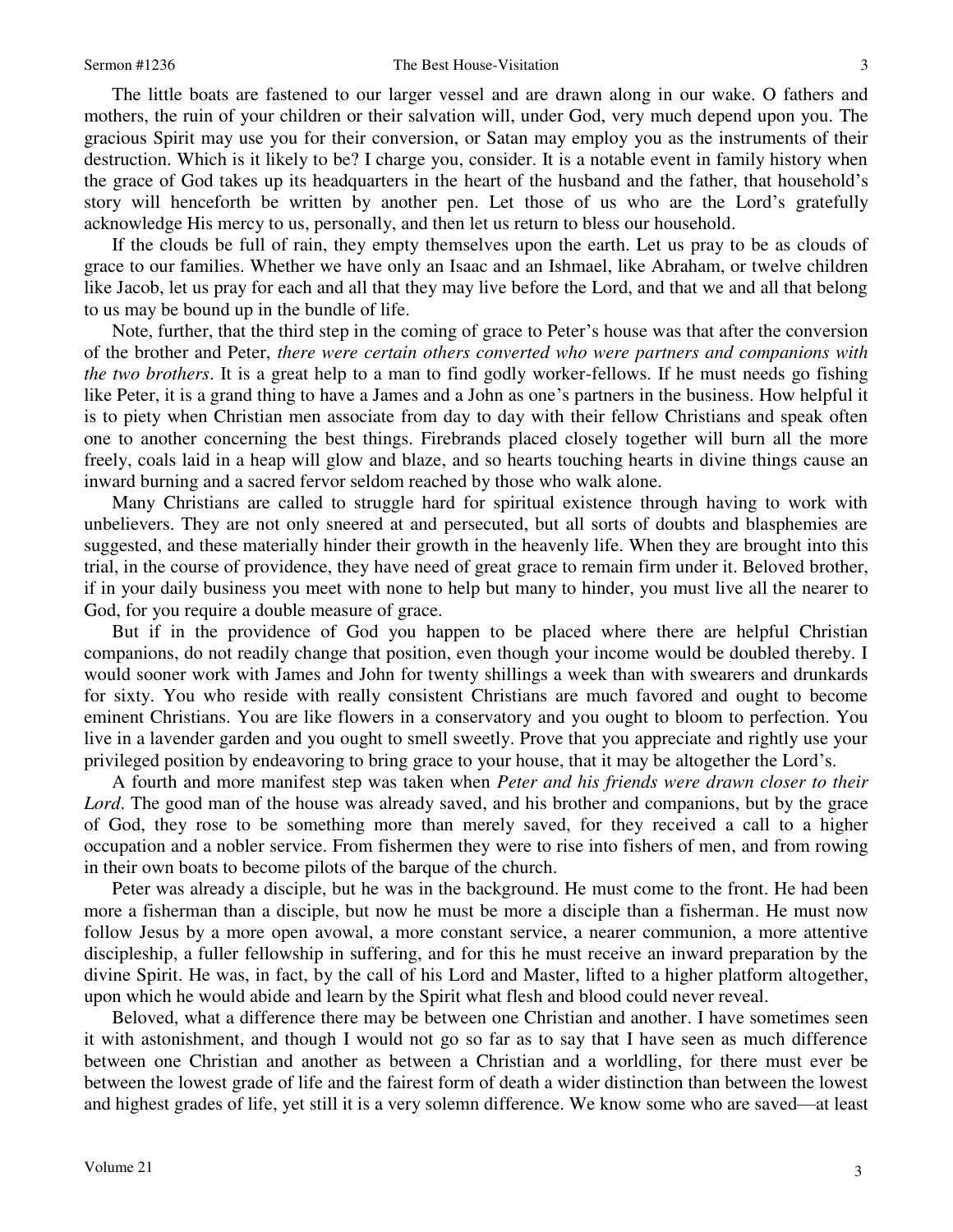we hope they are—but oh, how few are the fruits of the Spirit. How feeble is the light they give. How slender is their consecration. How small is their likeness to Him whom they call Master and Lord.

Thank God, we have seen others who live in quite another atmosphere and exhibit a far different life. It is not a higher life, I hardly like that term, for the life of God is one and the same in all believers, but it is a higher condition of the life, more developed, more vigorous, more influential. It is a condition of life which has a clearer eye and a nimbler hand, a quicker ear and a more musical speech. A life of health, whereas too many only know life as laboring under disease and ready to give up the ghost. There are Mephibosheths among the king's favorites, but give me the life of Naphtali, "satisfied with favor and full of the blessing of the Lord." Or of Asher, of whom it is written, "Let him dip his foot in oil."

An owl is alive though it loves the darkness and a mole is alive though it is always digging its own grave, but give me the life of those who mount as on the wings of eagles, who live upon the fat things, full of marrow, and drink the wines on the lees well refined. These are the mighties of Israel, whose joyous energy far surpasses that of the weary and faint, whose faith is feeble and whose love is cold.

Now, Peter and his friends at this time had been called from their fishing tackle and their boats to abide with Jesus in His humiliation and learn of Him the secrets of the kingdom, which afterwards they were to teach to others. They had heard the Master say, "Follow me," and they had left all at His bidding. They were in the path of fellowship, boldly pressing on at their Lord's command, so that now they had taken a grand stride in their Christian career. And that is the time, beloved, when men bring blessings on their houses.

Oh, I could sigh to think of the capacities which lie dormant in some Christians! It is sad to think how their children might grow up, and with God's blessing become pillars in the house of the Lord, and perhaps ministers of the Gospel, under the influence of an earnest consecrated father and mother. But instead thereof, the dullness, the lukewarmness, the worldliness, and the inconsistencies of parents are hindering the children from coming to Christ, hampering them as to any great advances in the divine life, dwarfing their stature in grace, and doing them lifelong injury. Brethren, you do not know the possibilities which are in you when God's Spirit rests upon you. But this much is certain, if you yourselves be called into a higher form of divine life, you shall then become mediums of blessing to your relatives. Your husband, your wife, your child, your friends, and the whole of your family shall be the better for your advance in spiritual things.

Now, observe further, that at this time when the Lord was about to bless the household of Peter, *He had been further instructing Peter and Andrew and James and John*, for He took them to the synagogue and they heard Him preach. A delightful sermon it was—a sermon very full of energy and very unlike the discourses of ordinary preachers, for it had authority and power about it. And it was when they came home from synagogue, after hearing such a sermon, that the blessing descended upon the house.

The best of us need instruction. It is unwise for Christian people to be so busy about Christ's work that they cannot listen to Christ's words. We must be fed or we cannot feed others. The synagogue must not be deserted, if it be a synagogue where Christ is present. And oh, sometimes when the Master is present, what a power there is in the Word. It is not the preacher's eloquence, it is neither the flow of language, nor the novelty of thought. There is a secret, quiet influence which enters into the soul and subdues it to the majesty of divine love. You feel the vital energy of the divine Word and it is not man's word to you, but the quickening voice of God sounding through the chambers of your spirit and making your whole being to live in His sight.

At such times the sermon is as manna from the skies, or as the bread and wine with which Melchisedec met Abraham. You are cheered and strengthened by it and go away refreshed. My dear brother, my dear sister, then is the time to go home and take your Lord home with you. Peter and his friends had so enjoyed the great Teacher's company at the synagogue that they begged Him to abide with them, and so they went straight away with Him from the synagogue into the house.

Can you do that, this morning? If my Lord shall come and smile upon you and warm your hearts, do not lose Him as you go down the aisles, do not let Him go when you reach the streets and are walking

4

4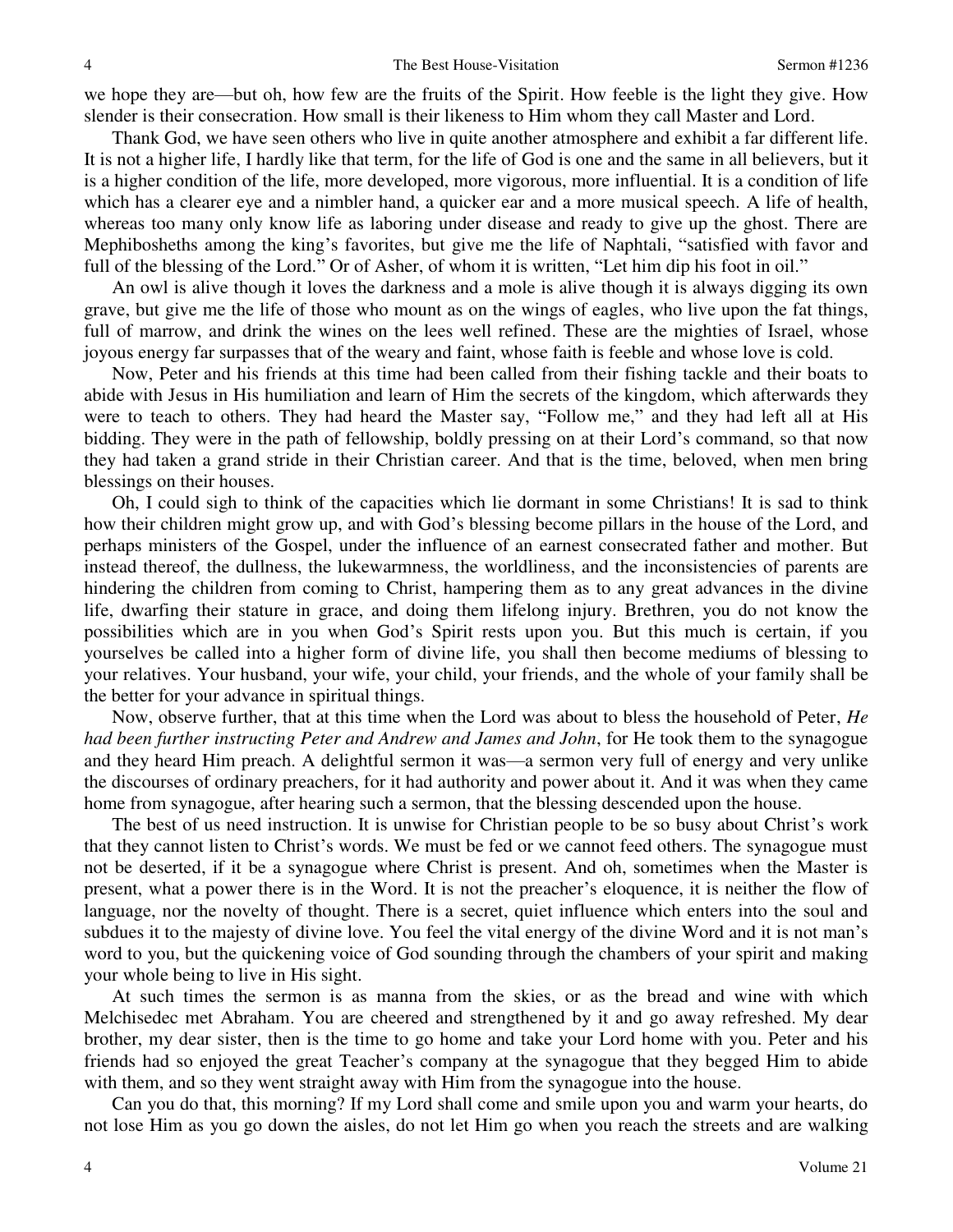home. Do not grieve Him by chitchat about worthless matters, but take Jesus home with you. Tell Him it is noon-day and entreat Him to tarry with you during the heat of the day. Or if it be in the eventide, tell Him the day is far spent, and beseech Him to abide with you. You can always find some good reason for detaining your Lord.

Do as did the spouse of old, when she said, "I found him whom my soul loves; I held him, and would not let him go, until I had brought him into my mother's house, and into the chamber of her that conceived me." Is there not a sick one at home? Take Jesus home to her. Is there no sorrow at home? Entreat your Lord to come home to help you in your distress. Is there no sin at home? I am sure there is. Take Jesus home to purge it away.

But, remember, you cannot take Him home with you unless you first have Him with you personally. Labor after this then, be not satisfied without it. Resolve to be His servant—that I trust you are, to be His servant walking in the light as He is in the light, and having fellowship with Him—that I hope you are. And then, having gone so far, resolve that you will take Him to your friends and to your kinsfolk, so that your whole house may be blessed.

I desire, before I pass to the second point, to lay great stress upon this. We have an old proverb that charity must begin at home. Let me shape it into this—piety must begin with yourself. Before you ask salvation for your family, lay hold upon it for yourself. This is not selfishness. Indeed, the purest benevolence makes a man desire to be qualified to benefit others. And you cannot be prepared to bless others unless God has first blessed you. Is it selfishness which makes a man stand at the fountain to fill his own cup, when he intends to hand that cup round for others to drink? Is it selfishness for us to pray that in us there may be a well of water springing up unto everlasting life, when our second thought is that out of us may flow rivers of living water whereby others may be replenished? It is not selfishness to wish that the power of the Lord may be upon you, if you long to exercise that power upon the hearts of others for their good.

Look you well, brethren, to yourselves. You cannot bless your children, you cannot bless your households, till first of all upon yourselves the anointing of the Lord does rests. O Spirit of the living God, breathe upon us that we may live yet more abundantly, and then shall we be chosen vessels to bear the name of Jesus to others.

**II.** Now we take the second step and show WHAT GRACE DID IN PETER'S HOUSE WHEN IT CAME THERE.

The first effect that grace produced was *it led the family to prayer*. The four friends have come in and no sooner are they in than they begin to speak with the Master, for the text tells us, "Anon they tell him of her," of Peter's wife's mother who lay sick. I like that expression—I do not know whether you have noticed it, "Anon they tell him of her." Luke tells us, "They besought him." I have no doubt Luke is right, but Mark is right, too. "They tell him of her."

It looks to me as if it taught me this—that sometimes all I may do with my sore affliction is just to tell my own dear Lord about it and leave it to His loving judgement to act as He sees fit. Have you any temporal trouble or sickness in the house? Tell Jesus of it. Sometimes that is almost as much as you may do. You may beseech Him to heal that dear one, but you will have to say, "Not as I will, but as you wilt," and so will feel that all you may do is to tell Jesus the case and leave it with Him. He is so gentle and loving that He is sure to do the kindest thing, and the thing which is most right to do. Therefore, we may be content to "tell him of her."

With regard to spiritual things, we may press and be very importunate, but with regard to temporal things, we must draw a line and be satisfied when we have told Jesus and left the matter to His discretion. Some parents may, when their children are ill, plead with God in a way which shows more of nature then of grace, more clearly the affection of the mother than the resignation of the Christian, but such should not be the case. If we have committed our way unto the Lord in prayer and meekly told Him of our grief, it will be our wisdom to be still and watch till God the Lord shall speak. He cannot be either unjust or unkind, therefore should we say, "Let him do what seems him good."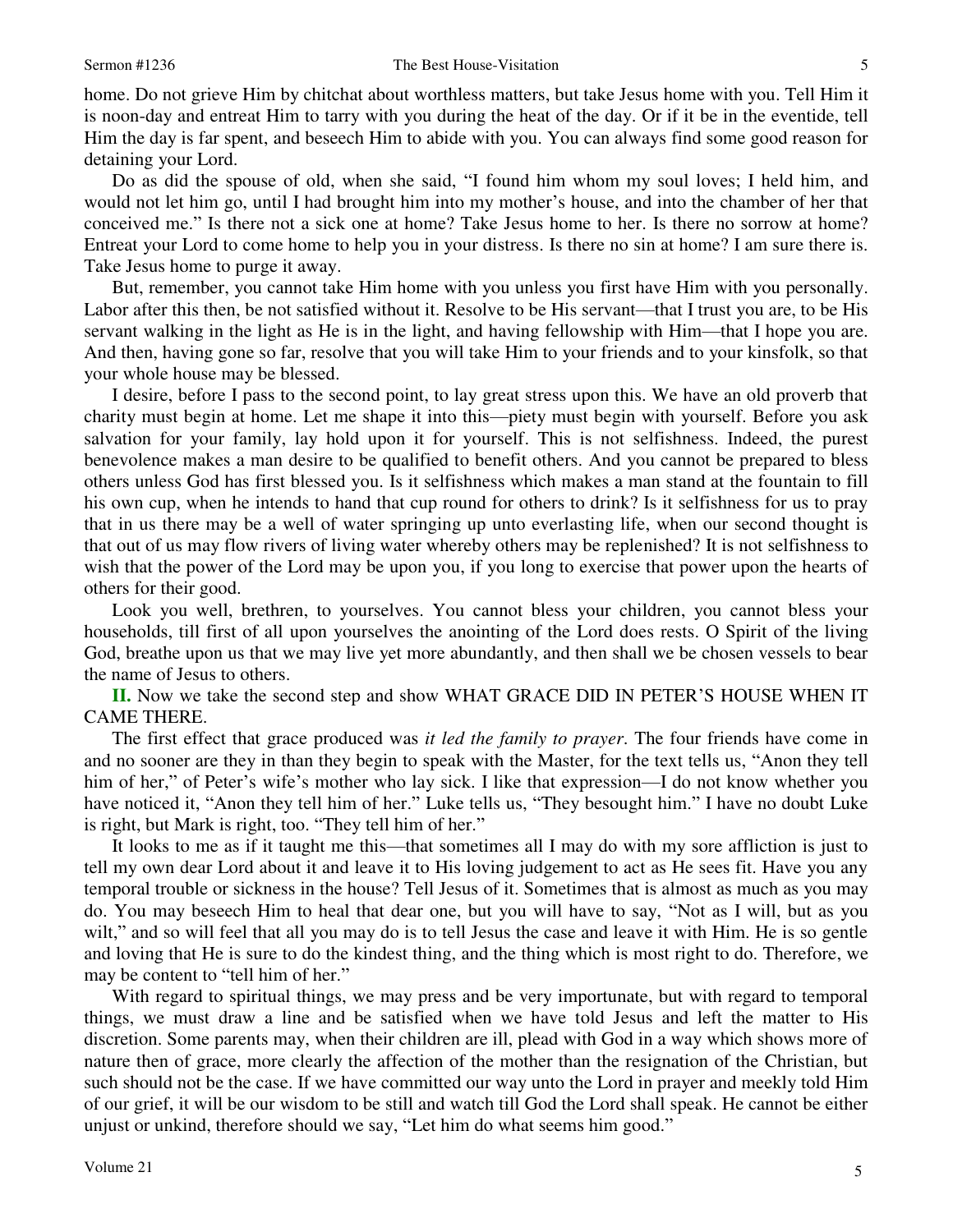Very likely this good woman, Peter's wife's mother, was herself a believer in Christ, but I venture to take her case as typical of spiritual success, not at all wishing, however, to insinuate that she was spiritually sick, for she may have been one of the most devoted of Christians. But now, suppose you take Jesus Christ home with you, dear friend, if you have an unconverted one in the house, you will immediately begin to "tell him of her." "They told him of her." That is a very simple type of prayer, is it not? Yes, in some respects it is, and therefore, I urge you to use it. Do not say you cannot pray for your child, you can tell Jesus of her. Do not say you cannot plead for your brother or your sister, you can go, and in a childlike manner and tell Jesus about the case, and that is prayer.

To describe your needs is often the best way of asking for help. I have known a person say to a man of whom he needed aid, "Now, I am not going to ask you for anything, I only want you to hear my story and then you shall do as you like." And if he wisely tells his story, the other begins to smile and says, "You do not call that asking, I suppose?" Tell Jesus Christ all about it. His view of the matter will be to your advantage.

This elementary form of prayer is very powerful. The police do not allow people to beg in the streets, but I do not know that there is any law to prevent their sitting down in attitudes of misery and exhibiting holes at the knees of their trousers and bare feet staring through soleless shoes. I saw that exhibition this morning. The man was not begging, but it was wonderfully like it and answered the purpose better than words. To tell Jesus Christ about your unconverted relative or friend may have in it a great deal of power, may be, in fact, one of the most earnest things you could do, because the absence of spoken pleas and arguments may arise from your being so burdened with anxiety that you cannot find words to say, "Lord relieve me." But you stand there and sigh under the burden, and those groanings which cannot be uttered act as urgent pleas with the pitiful heart of Christ and cry aloud in His ear, "Lord, help me."

Telling Jesus is a simple mode of praying, but I think it is a very believing mode. It is as if they felt, "We only need to tell the case and our blessed Lord will attend to it. If we tell Him of her at once, there shall be no need to clasp His knees and cry with bitter tears for pity upon the fevered one, for as soon as He hears, so loving is His heart, He will stretch out His hand of power." Go to Jesus, then, dear friends, in that spirit, about your unconverted friend or child and "Tell him of her."

There is something very instructive about this particular case, because we are apt to think we must not tell the Lord of the more common troubles which occur in our family, but this is a great error. Too common? How can the commonness of an evil put it out of the list of proper subjects for supplication? The seaboard of Capernaum in which Peter dwelt is said by travelers to be a peculiarly damp, marshy, feverish place. No end of people had the fever just around the house. But Peter and Andrew did not argue that they must not tell the Lord because it was a common disease.

Do not let Satan get an advantage over you by persuading you to keep back commonplace troubles or sins from your loving Lord. Beloved, if He counts the hairs of your heads, if not a sparrow falls to the ground without His knowledge, depend upon it, your most common trouble will be sympathized in by Him. "In *all* their afflictions he was afflicted." It is a great mistake to think you may not carry to your Redeemer the ordinary trials of the day. Tell Him, yea, tell Him all. If your child is only a common sinner, if there is no unusual depravity in him, if your son has never grieved you by perverseness, if your daughter has always been amiable and gentle, do not think there is no need to pray. If it is only a common case of the fever of sin, yet it will be deadly in the end unless a balm is found, therefore, tell Jesus of it at once. Do not wait till your son becomes a prodigal, pray at once! Do not delay till your child is at death's door, pray now!

But sometimes a difficulty arises from the other side of the matter. Peter's wife's mother was attacked by no ordinary fever. We are told it was "a great fever." The expression used implies that she was burning with fever, and she was intensely debilitated, for she was laid or prostrate. Now the devil will sometimes insinuate, "It is of no use for you to take such a case to Jesus. Your son has acted so shamefully, your daughter is so willful, such a case will never yield to divine grace in answer to prayer."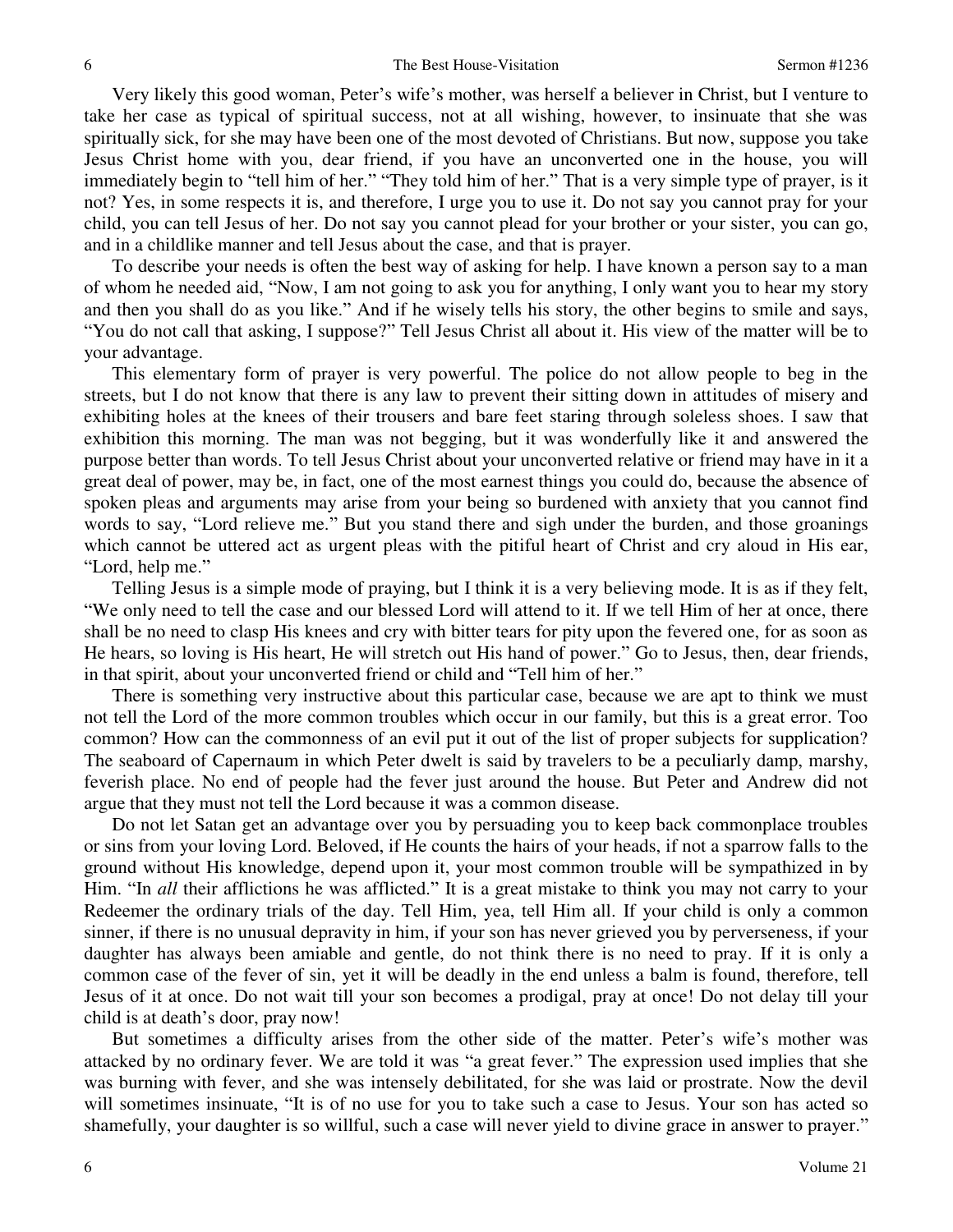Do not be held back by this wicked suggestion. Our Lord Jesus Christ can rebuke great fevers and He can lift up those that are broken down and rendered powerless by raging sin. "Wonders of grace to God belong." Go and tell Jesus of the case, common or uncommon, ordinary or extraordinary, even as they told Jesus of her.

Now notice one or two reasons why we think they were driven to tell Jesus of her. I know the great reason, but I will mention the little ones first. I fancy they told Jesus of her, at first, because it was a contagious fever and it is hardly right to bring a person into a house that has a great fever in it without letting them know. If there is a great sin in your house, you may perhaps feel in your heart, "How can Jesus Christ come to my house while my drunken husband acts as he does?" Perhaps, more sorrowful still, the wife drinks in secret, and the husband, who sees it with deep regret, says, "How can I expect the Lord to bless us?" Or perhaps some great, sad sin has defiled your child and you may well say, "How can I expect the Lord to smile on this house? I might as well expect a man to come into a house which is infected with typhus fever." Never mind. Tell Jesus all about it and He will come, fever or no fever, sin or no sin.

I think perhaps they told Him of her because it would be some excuse for the scantiness of the entertainment they were likely to give. What could Peter and Andrew do at preparing a meal? The principal person in the house was ill and could not serve. We poor men are miserable hands at spreading a table, we need a Mary or a Martha to help us, or a Peter's wife, or a Peter's wife's mother. And so they say, with long faces, "Good Master, we would gladly entertain You well, but she who would delight to serve You is sick." How often a family is hindered from entertaining Christ through some sick soul that is in the house. "O Lord, we would have family prayer, but we cannot, the husband will not permit it." "Lord, we would make this household ring with Your praises, but we should make one tenant of it so angry that we are obliged to be quiet." "We cannot give You a feast, good Lord. We have to set before You a little as best we can, or the house would grow too hot to hold us." Never mind. Tell Jesus about it and Jesus will come and sup with you, and turn the impediment into an assistance.

Moreover, the faces of the friends looked so sad. I dare say while in the synagogue Peter had almost forgotten about his wife's mother, he had been so pleased with the preaching. But when he reached home, the first question when he crossed the door was, "How is she now?" The servants replied, "Alas, master, the fever rages terribly." Down went Peter's spirits. A cloud came over his countenance and he turned to Jesus and cried, "Good Master, I cannot help being sad, even though You are here, for my wife's mother, whom I love much, is sick of a fever." That sadness may have helped Peter to "tell him of her."

But I think the grand reason was this, that our blessed Lord had such a sympathetic heart that He always drew everybody's grief out of them. Men could not keep anything to themselves where He was. He looked like one who was so much like yourself, so much in all points tried like as you are, that you could not help telling Him. I exhort you that love my Lord to allow His sweet sympathy to extract from you the grief which wrings your heart. Let it constrain you to tell Him of your unconverted relative. He endured the contradiction of sinners against Himself, He loved the souls of men and died for them, and therefore, He can tenderly enter into the anxieties which you feel for souls rebellious and hardened in sin. Therefore, "tell him of her."

I think, however, that they told Him of her because they expected that He would heal her. Tell Jesus about your child, or your friend who is unconverted, and expect that He will look upon them with an eye of love. He can save. It is like Him to do it. He delights to do it. It will honor Him to do it. Expect Him to do it and tell Him the case of your unregenerate friend this very day.

May I put the question all round? You have each of you, probably, someone left in your family unsaved and you have said, "I was in hopes that this one would be converted." Have you ever told Jesus of her or of him? Oh, I hope you can answer, "Yes, I have many times." But it is just possible you have not made a set business of it. Begin now, and go upstairs and take time every day to tell the Lord every bit about Jane, or Mary, or Thomas, or John. Wrestle with God, if need be, all night long, and say, "I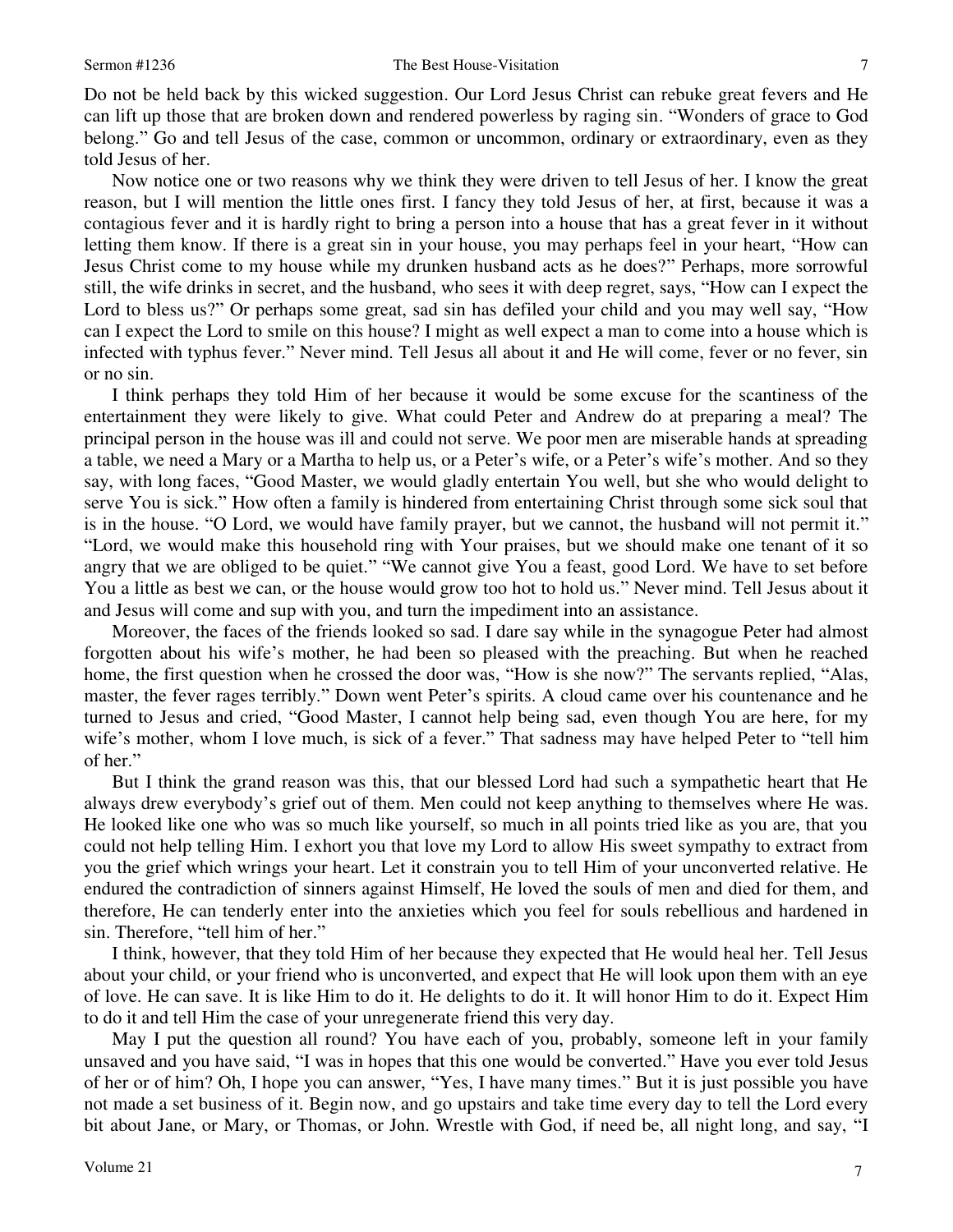will not let you go except you bless me." I do not think that many of you will be very long with that trouble to carry when you have in that manner told it to your Lord. This is what they did when Jesus came. *Immediately* they told Him of her, for the word, "Anon," is really, in the Greek "immediately." Directly Christ went in, they told Him of her, and directly Christ went to heal her.

So the first work grace wrought in the house was it led them to pray, and secondly, *this led the Savior to heal their sick*. He went into the chamber, spoke a word, gave a touch, lifted up the sick woman, and she was restored, and the wonderful thing was she was able to rise from the bed immediately and wait upon them. This never occurs in the cure of a fever, for when a fever goes, it leaves the patient very weak and he needs days and weeks, and sometimes months, before he recovers his wonted strength. But the cures of Christ are perfect, and so at once the patient rose and ministered unto them.

Thus we see that when grace came into that house and wrought its cure *it quite transformed the family*. Look at the difference. There is the poor woman, the patient, shivering and then again burning for the fever is on her. She can scarcely lift hand or foot. Now look at her. She is busily serving, with a smiling face. No one is more happy or healthy than she. So when God's grace comes, the one who has been the object of the most anxiety becomes the happiest of all. The sinner, saved by sovereign grace, becomes a servant of the Lord. The patient becomes the hostess.

Note the change in the rest of them. They had all been heavy of heart, but now they are rejoicing. There is no anxiety on Peter's face now. Andrew is no more troubled, the skeleton in the closet has disappeared, the sickness has been chased out, and they can all sing a gladsome hymn. The house is changed from a hospital to a church, from an infirmary to a banqueting hall. The Lord Himself seems changed, too, if change can come over Him, for from a physician going carefully into a sick room, He comes forth a King who has subdued an enemy, and they all look upon Him with wonder and reverence as the mighty Lord, victorious over invisible spirits.

Now, I pray God that our household may be transformed and transfigured in this way. I pray that our Luz may become a Bethel, our valley of Achor a door of hope, our sons of perverseness a seed to serve the Lord. If you yourself get a fullness of grace, the next step is for your families to receive of the boundless fullness till not one shall be soul-sick at home, but all shall be happy in the Lord and all, all shall serve Him.

**III.** When mercy had once entered, let us see HOW GRACE FLOWED FORTH FROM THE HOUSE.

They could not keep the fact hidden indoors that Peter's wife's mother was cured. I do not know who told about it. Had it been in our day, I should have thought it was one of the servants over the palings of the backyard, where they are so fond of talking, or perhaps some friend who came in and was told the news. Perhaps the doctor called round to see the good woman, and to his utter astonishment, found her up and about the house. He goes to his next patient and says, "My business will soon come to an end. My patient, who had fever yesterday, has been made perfectly whole by one Jesus, a Prophet of Nazareth." Somehow or other it oozed out. You cannot keep the grace of God a secret. It will reveal itself. You need not advertise your religion, live it, and other people will talk about it. It is good to speak for Christ whenever you have a fair opportunity, but your life will be the best sermon.

The story went through the town and a poor man on crutches said to himself, "I will hobble out to Peter's house!" Another who used to creep through the streets on all fours quietly whispered, "I will go to Peter's house and see." Others, moved by the same impulse, started for the same place. Many who had sick ones said, "We will carry our friends to Peter's house." So the house grew popular and lo, around the door there was such a sight as Peter had never seen before. It was a great hospital, all down the street patients were clamoring to see the great Prophet. "Almost the whole city came round about the door."

And now, what say you about Peter's house? We began with calling it a humble lodging where a fisherman dwelt. Why, it is become a royal hospital, a palace of mercy. Here they come with every kind